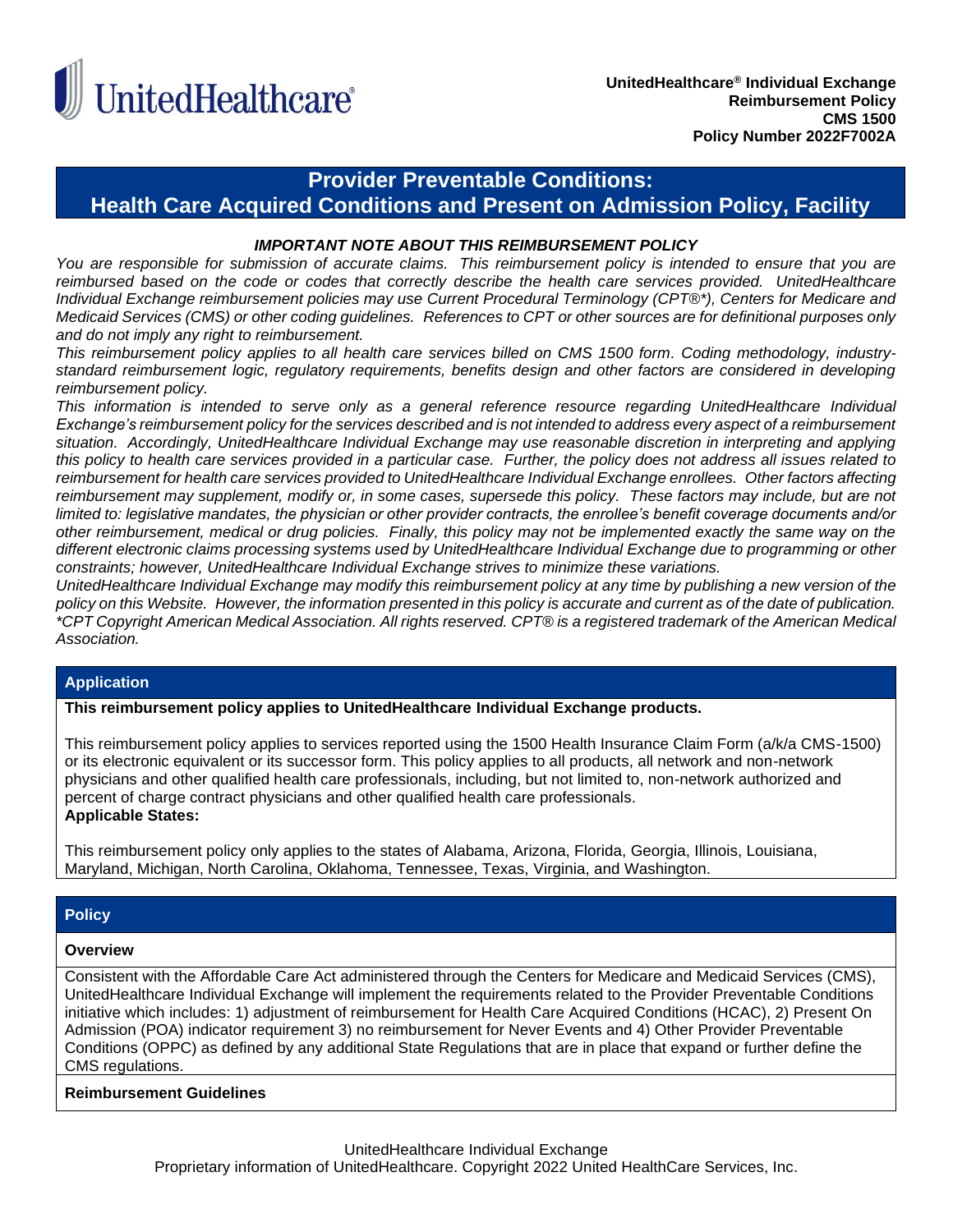

**UnitedHealthcare® Individual Exchange Reimbursement Policy CMS 1500 Policy Number 2022F7002A**

## **Health Care Acquired Conditions**

For discharges occurring on or after 7/1/2012, hospital reimbursement will be adjusted cases when one of the selected conditions is acquired during hospitalization (i.e., was not present on admission). The case is paid as though the secondary diagnosis is not present. CMS has identified the following to be Health Care Acquired Conditions (HCAC) because they:

- (a) Are high cost or high volume or both,
- (b) Result a higher payment when present as a secondary diagnosis
- Payment may be adjusted based on the assignment of a case to an MS-DRG of a higher value as a result of the secondary diagnosis
- For non-DRG reimbursement methodologies, payment may be adjusted if the health plan can reasonably isolate for nonpayment the portion of the payment directly related treatment for, and related to, the provider preventable conditions,

**AND**

(c) Could reasonably have been prevented through the application of evidence-based guidelines.

UnitedHealthcare Individual Exchange will consider the following to be Health Care Acquired Conditions (HCAC) if not Present on Admission (POA) based on the list of diagnoses provided in the CMS Regulations:

- Foreign Object Retained After Surgery
- Air Embolism
- Blood Incompatibility
- Stage III and IV Pressure Ulcers
- Falls and Trauma causing:
	- o Fractures
	- o Dislocations
	- o Intracranial Injuries
	- o Crushing Injuries
	- o Burns
	- o Electric Shock
- Manifestations of Poor Glycemic Control causing:
	- o Diabetic Ketoacidosis
	- o Nonketotic Hyperosmolar Coma
	- o Hypoglycemic Coma
	- o Secondary Diabetes with Ketoacidosis
	- o Secondary Diabetes with Hyperosmolarity
- Catheter-Associated Urinary Tract Infection (UTI)
- Vascular Catheter-Associated Infection
- Surgical Site Infection Following:
	- o Coronary Artery Bypass Graft (CABG)—Mediastinitis
	- o Cardiac Implantable Electronic Device (CIED)
	- o Bariatric Surgery
		- Laparoscopic Gastric Bypass
		- **Gastroenterostomy**
		- **EXEC** Laparoscopic Gastric Restrictive Surgery
	- o Orthopedic Procedures
		- **Spine**
		- **Neck**
		- **Shoulder**
		- **Flbow**
- Deep Vein Thrombosis (DVT)/Pulmonary Embolism (PE) Following: \*\*
	- o Total Knee Replacement

### UnitedHealthcare Individual Exchange

Proprietary information of UnitedHealthcare. Copyright 2022 United HealthCare Services, Inc.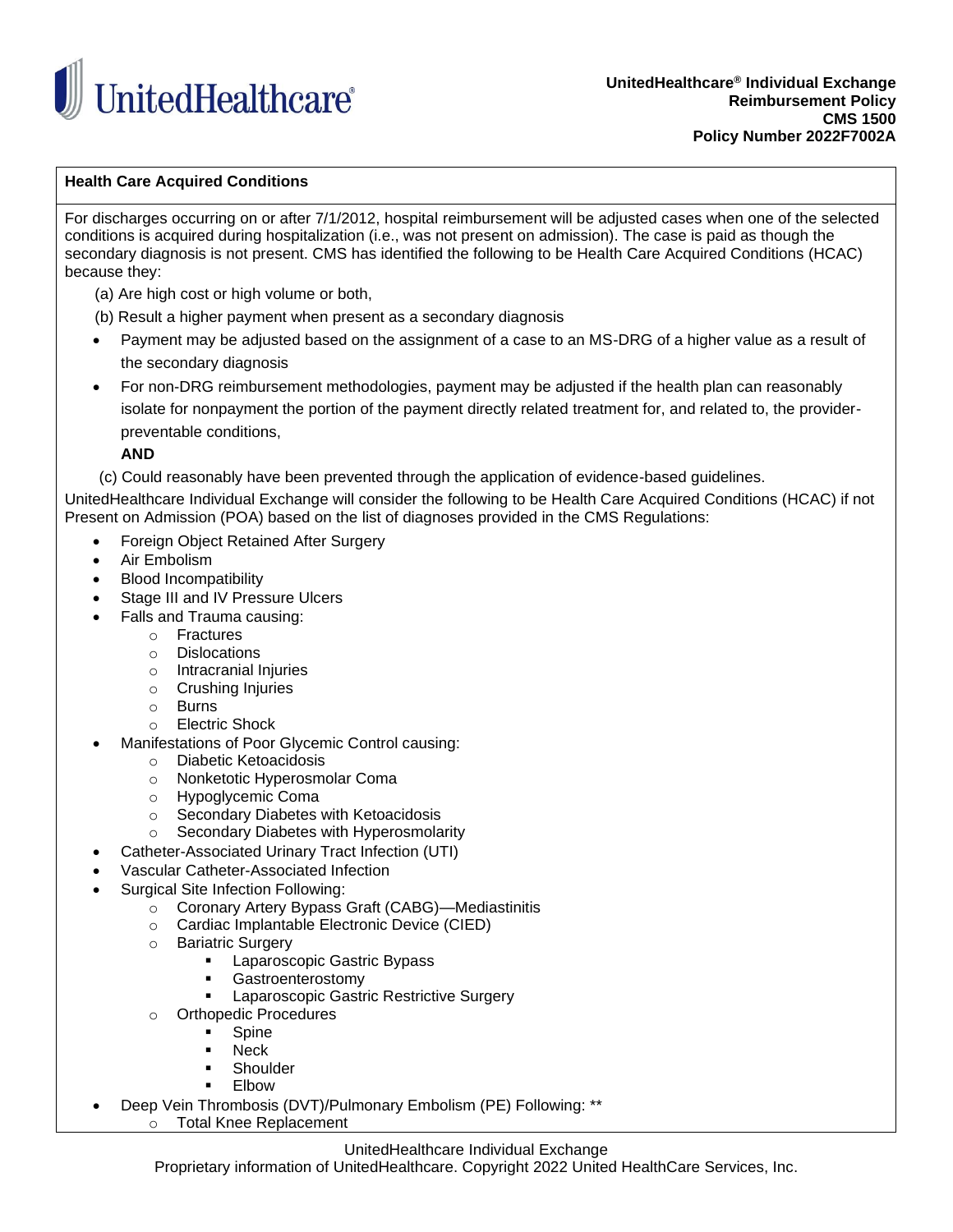

o Hip Replacement

latrogenic Pneumothorax with Venous Catheterization

\*\*NOTE: For Medicaid members, obstetric and pediatric patients are excluded from the Deep Vein Thrombosis/Pulmonary Embolism component only.

There will be no reduction in payment if the condition is indicated to be Present on Admission (POA) by utilizing the appropriate POA indicator on the submitted claim.

# **Other Provider Preventable Conditions**

1. Also included in the Medicaid Payment Adjustments for Provider-Preventable Conditions including Health Care Acquired Conditions regulations is the "Never Events" noncoverage component. Consistent with CMS, UnitedHealthcare Individual Exchange will not reimburse for a surgical or other invasive procedure, or for services related to a particular surgical or other invasive procedure when any of the following are erroneously performed:

- A different procedure altogether
- The correct procedure but on the wrong body part
- The correct procedure by on the wrong patient

2. UnitedHealthcare Individual Exchange will align with any state-specific initiatives as they are approved by CMS and implemented by the individual states.

### **Present On Admission (POA)**

The POA indicator is required on all inpatient claims submitted on a UB04 form, its electronic equivalent or its successor form. A POA indicator is required on any diagnosis that is not exempt from the requirement per CMS. All facilities are required to use the appropriate POA indicators unless a particular state has requested and received an exception from CMS to exclude certain types of facilities.

Appropriate POA indicators are:

|   | <b>DESCRIPTION</b>                                                                                                                                                                                               | <b>PAYMENT</b>                   |
|---|------------------------------------------------------------------------------------------------------------------------------------------------------------------------------------------------------------------|----------------------------------|
| Y | Diagnosis was present at time of inpatient admission.                                                                                                                                                            | Payment made for<br>condition    |
| N | Diagnosis was not present at time of inpatient admission.                                                                                                                                                        | No payment made for<br>condition |
| U | Documentation insufficient to determine if condition was present at<br>the time of inpatient admission.                                                                                                          | No payment made for<br>condition |
| W | Clinically undetermined. Provider unable to clinically determine<br>whether the condition was present at the time of inpatient<br>admission.                                                                     | Payment made for<br>condition    |
|   | Exempt from POA reporting. This code is the equivalent of a blank<br>on the UB-04, however, it was determined that blanks were<br>undesirable                                                                    | Exempt from POA<br>reporting     |
|   | <b>NOTE:</b> The number "1" is no longer valid on claims submitted<br>under the version 5010 format, effective January 1, 2011. The POA<br>field will instead be left blank for codes exempt from POA reporting. |                                  |

Additional information can be found on the CMS website:

Medicaid: <https://www.medicaid.gov/medicaid/finance/provider-preventable-conditions/index.html>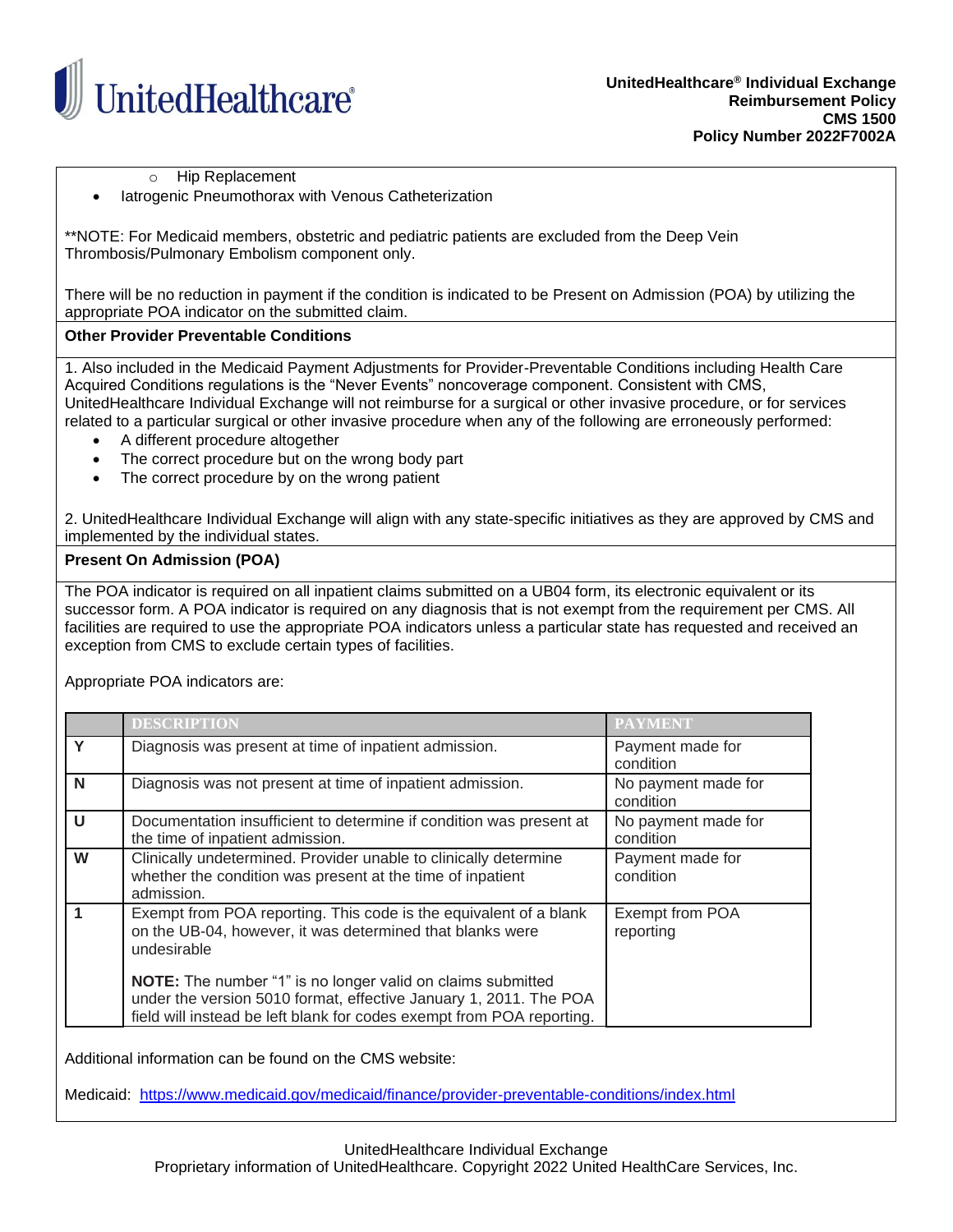

Medicare: [https://www.cms.gov/Outreach-and-Education/Medicare-Learning-Network-](https://www.cms.gov/Outreach-and-Education/Medicare-Learning-Network-MLN/MLNProducts/Downloads/wPOA-Fact-Sheet.pdf)[MLN/MLNProducts/Downloads/wPOA-Fact-Sheet.pdf](https://www.cms.gov/Outreach-and-Education/Medicare-Learning-Network-MLN/MLNProducts/Downloads/wPOA-Fact-Sheet.pdf)

[CMS ICD-10 HAC List](https://www.cms.gov/Medicare/Medicare-Fee-for-Service-Payment/HospitalAcqCond/icd10_hacs) For use with COSMOS edit

[CMS ICD-10 POA Exempt List](https://www.cms.gov/Medicare/Medicare-Fee-for-Service-Payment/HospitalAcqCond/Coding) For use with Facility Editor

| <b>Definitions</b> |                                                                                                                                                                                                                                               |  |
|--------------------|-----------------------------------------------------------------------------------------------------------------------------------------------------------------------------------------------------------------------------------------------|--|
| <b>DRG</b>         | Diagnosis Related Grouping                                                                                                                                                                                                                    |  |
| <b>HAC</b>         | <b>Hospital Acquired Condition</b>                                                                                                                                                                                                            |  |
| <b>HCAC</b>        | <b>Health Care Acquired Condition</b>                                                                                                                                                                                                         |  |
| <b>OPPC</b>        | <b>Other Provider Preventable Condition</b>                                                                                                                                                                                                   |  |
| <b>POA</b>         | Present on Admission: present at the time the order for inpatient admission<br>occurs - conditions that develop during an outpatient encounter, including<br>emergency department, observation, or outpatient surgery, are considered<br>POA. |  |
| <b>PPC</b>         | <b>Provider Preventable Condition</b>                                                                                                                                                                                                         |  |

# **Questions and Answers 1 Q:** Are facilities that are currently exempt from the Medicare HAC initiative also exempt from the Medicaid Health Care Acquired Conditions initiative? **A**: No, per CMS the final rule has language indicating it is applicable to ALL inpatient hospital settings. Thus, UnitedHealthcare Individual Exchange will apply this policy to all inpatient hospital settings for Medicaid members in order to be compliant with the CMS Mandate. **2 Q:** Is this initiative limited to the current diagnoses? **A:** CMS reserves the right to revise both the HCAC list and the NCD list at any time. UnitedHealthcare Individual Exchange will follow both the CMS mandate and any additional regulations implemented by individual states that have been approved by CMS for this initiative. **3 Q:** Is POA indicator required? **A:** UnitedHealthcare Individual Exchange will identify HCAC claims based on the appropriate use of the POA indicator. Claims that do not have the POA indicator included may be subject to denials and required to re-submit. POA indicator is not required on SNF (Skilled Nursing Facility) claims.

### **Resources**

American Medical Association*, Current Procedural Terminology ( CPT® ) Professional Edition* and associated publications and services

Centers for Medicare and Medicaid Services, CMS Manual System and other CMS publications and services

Centers for Medicare and Medicaid Services, Healthcare Common Procedure Coding System, HCPCS Release and Code Sets